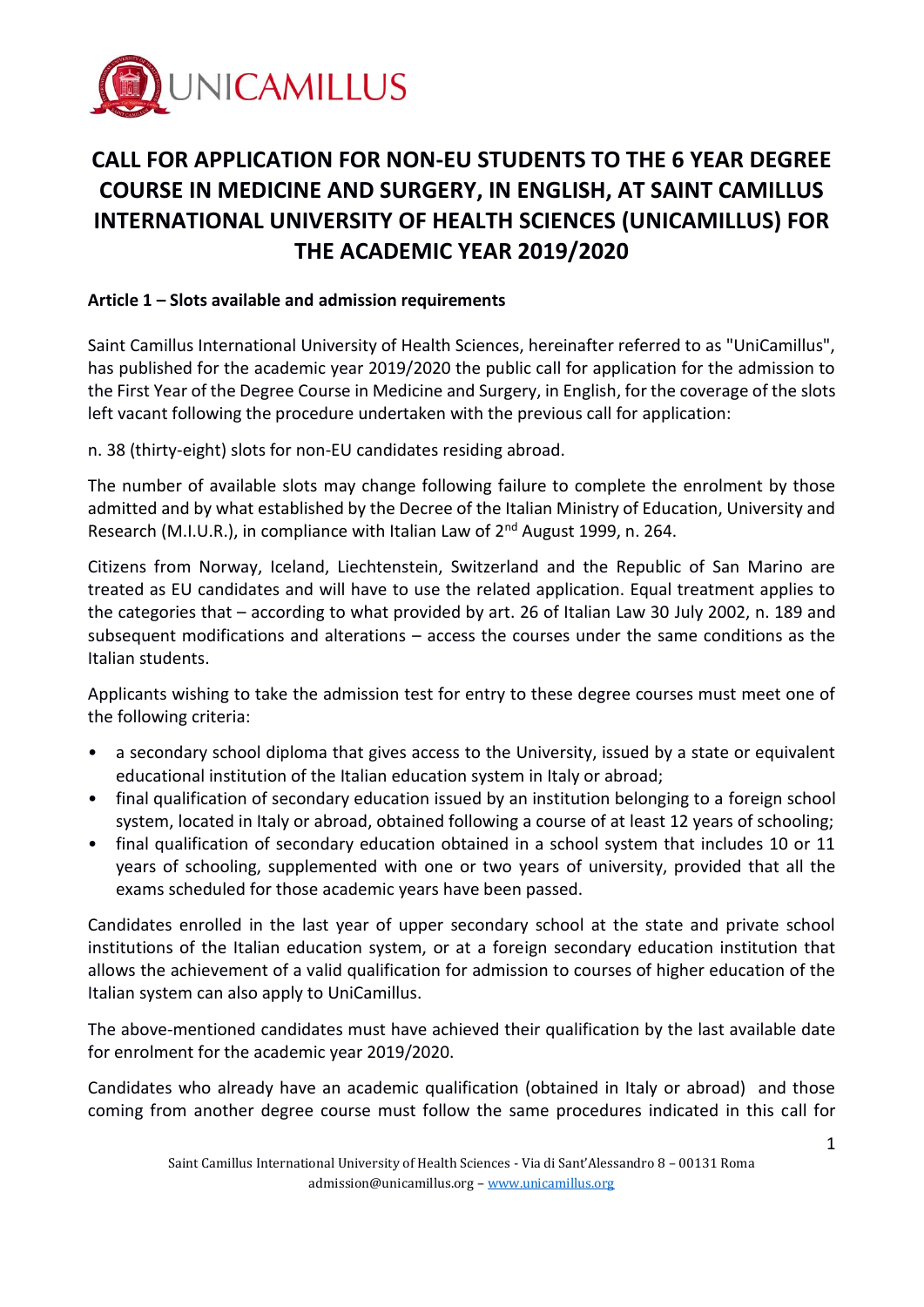

application and must take the admission test.

For the candidates who already have a foreign secondary school diploma or are enrolled in the last year of a secondary school pertaining to a foreign education system, the foreign qualifications are deemed valid if complete of Declaration of Value issued by the Italian diplomatic authorities.

Candidates who do not possess or do not submit the necessary qualification within the deadlines indicated below, according to current legislation, will lose the benefit to enrol or forfeit their enrolment if already admitted, and will have no right to the refund of the amount paid.

With reference to the recognition of foreign qualifications, the University will take into account the indications provided by the Ministry of Education, University and Research "Procedures for entry, stay and enrolment of foreign / international students to courses of higher education in Italy for the academic year 2019-2020" ([http://www.studiare-in-italia.it/studentistranieri\)](http://www.studiare-in-italia.it/studentistranieri).

Participation in the Call for Application entails the full and irrevocable acceptance of the provisions contained therein. For juridical and interpretative purposes, the Italian Call for Application approved with Rector's Decree 32 of 20<sup>th</sup> May 2019, filed at the Academic Office, shall prevail.

#### **Article 2 – Application submission**

Candidates are required to take an admission test for entry to the degree course in Medicine and Surgery. Registration for the admission test will be possible from June  $3^{rd}$  2019 to September  $17^{th}$ 2019.

In order to complete the registration for the admission test, each candidate needs to register on the web portal [http://www.unicamillus.org/admission-test,](http://www.unicamillus.org/admission-test) and follow the instructions. Once completed the registration on UniCamillus Portal, the candidate will find a link to UCAT website. The candidate shall register on UCAT website in order to book the test.

The candidate is responsible for the information given when filling in the registration form. The presence of false, incorrect or omitted information results in the immediate exclusion from the test or, if already passed, the cancellation from the lists of those admitted.

With the submission of the UniCamillus registration form the candidates authorise UniCamillus to carry out checks at institutions and authorities that have issued or validated the qualifications attached to the application.

In case of difficulty in the registration procedure, an e-mail can be sent to admission@unicamillus.org for assistance.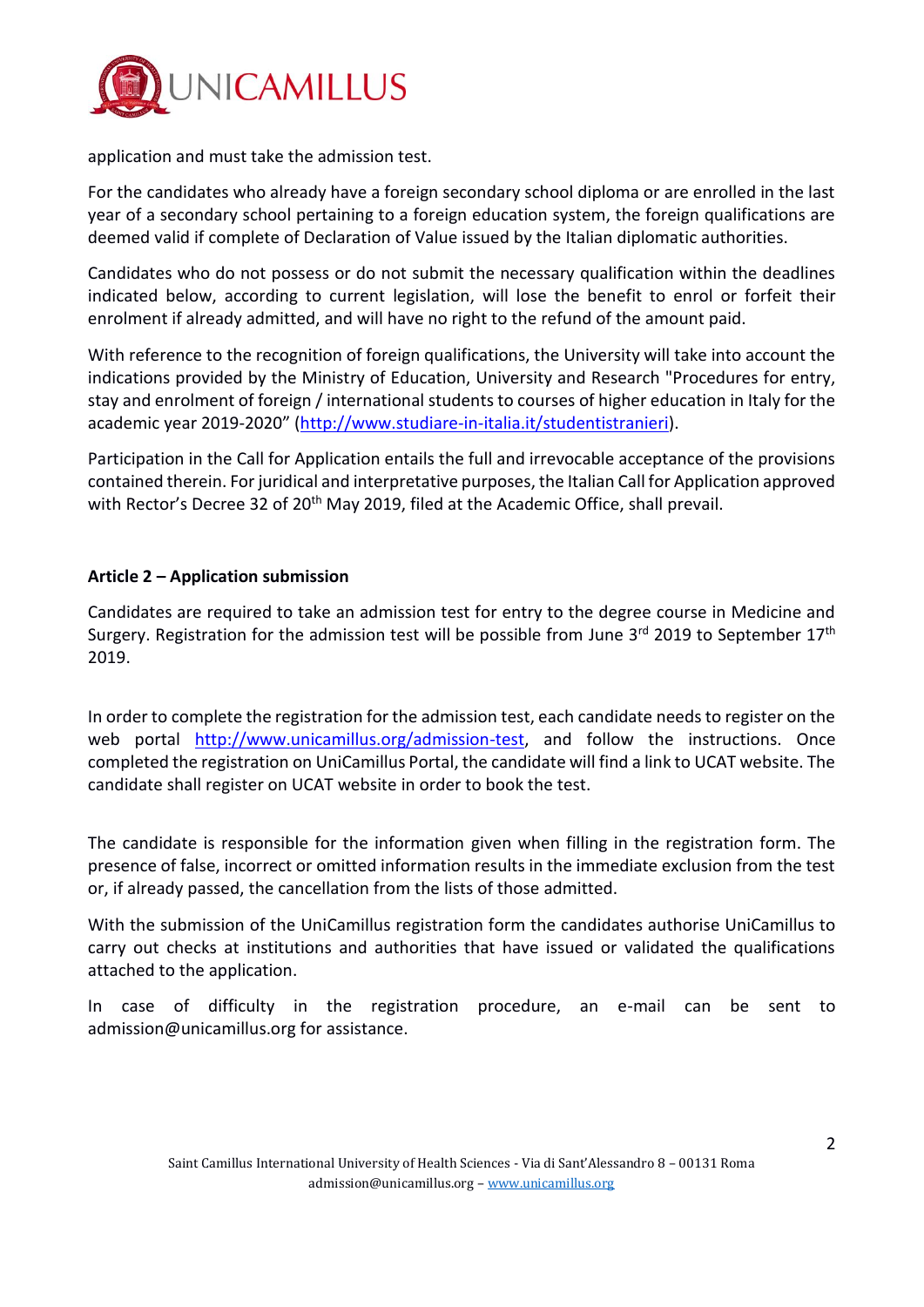

## **Article 3 – Admission test (UCAT)**

The admission test for the Degree in Medicine and Surgery is the "UCAT test".

UCAT is a computer-based test that must be taken at certified test centres (see annex 1) and lasts two hours.

The test consists of five separate sections to be passed within a set time and each consists of a series of multiple choice questions.

| <b>Sections</b>                             | No. of<br><b>Questions</b> | <b>Points</b><br>(min-max) |  |
|---------------------------------------------|----------------------------|----------------------------|--|
| <b>Verbal Reasoning</b>                     |                            |                            |  |
| Assesses the ability to critically evaluate | 44                         | $300 - 900$                |  |
| information presented in written form.      |                            |                            |  |
| <b>Decision Making</b>                      |                            |                            |  |
| Assesses the ability to make sound          | 29                         | $300 - 900$                |  |
| decisions and judgments using complex       |                            |                            |  |
| information.                                |                            |                            |  |
| <b>Quantitative Reasoning</b>               |                            | $300 - 900$                |  |
| Assesses the ability to critically evaluate | 36                         |                            |  |
| information presented in numerical form.    |                            |                            |  |
| <b>Abstract Reasoning</b>                   |                            |                            |  |
| Assesses the use of convergent and          | 55                         | $300 - 900$                |  |
| divergent thinking to infer relationships   |                            |                            |  |
| from information.                           |                            |                            |  |
| <b>TOTAL</b>                                | 164                        | 1200-3600                  |  |

| <b>Situational Judgement</b>              | 69 | Band       |
|-------------------------------------------|----|------------|
| Measures the capacity to understand real  |    | $1-4$ (one |
| world situations and to identify critical |    | being the  |
| factors and appropriate behaviour in      |    | highest)   |
| dealing with them.                        |    |            |

#### UCAT Test Evaluation

The overall assessment is obtained by summing the scores of the "Verbal Reasoning", "Decisionmaking", "Quantitative Reasoning" and "Abstract Reasoning" sections. The "Situational Judgement" section is not relevant for the final score. It is not possible to score below 300 or above 900 for each section.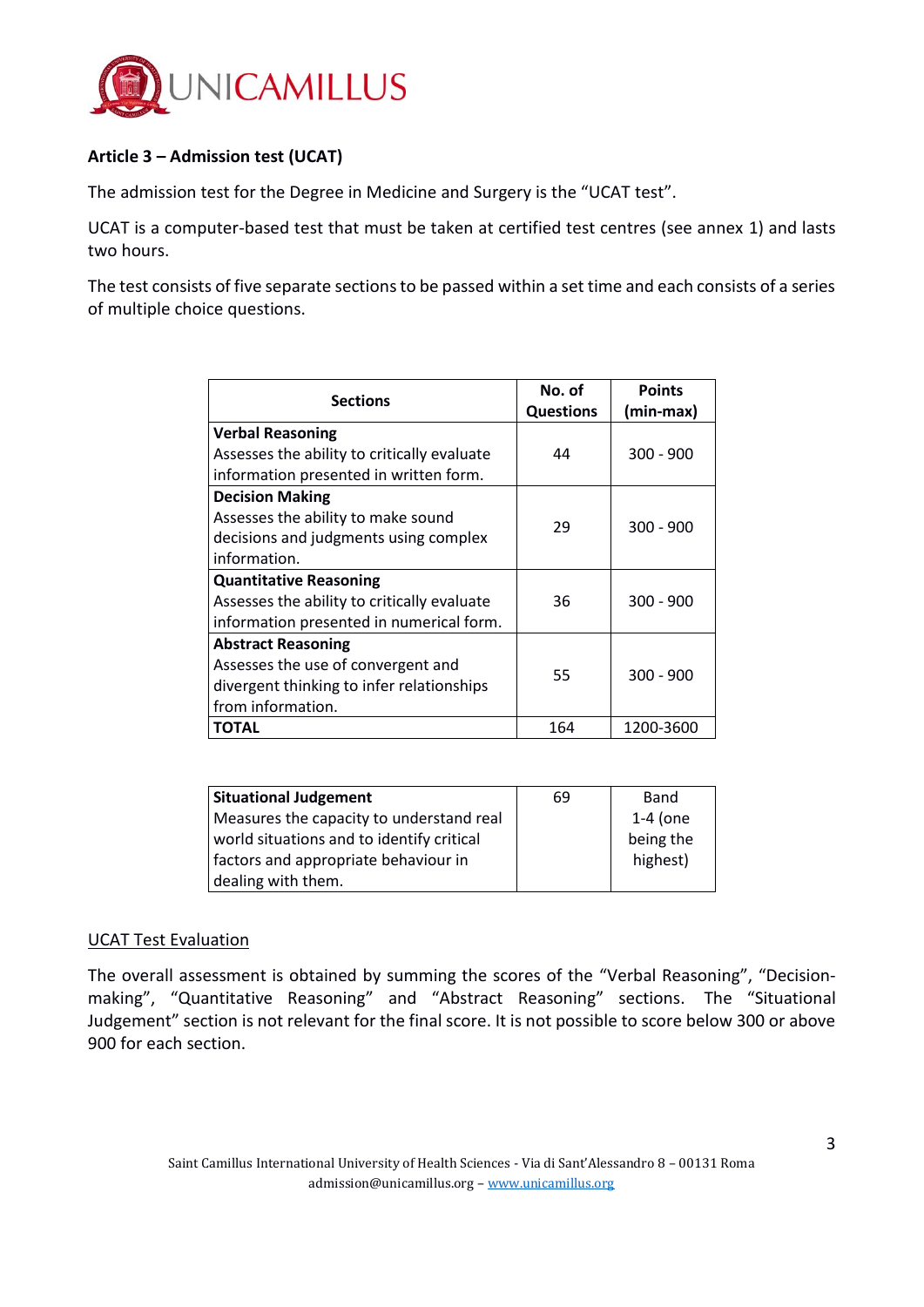

The admission test must be taken between July 1<sup>st</sup> and October 1<sup>st</sup> 2019. A copy of the "score report" - given to the candidate on the same day of the test - must be communicated to UniCamillus, by writing to the email address [score@unicamillus.org](mailto:score@unicamillus.org) by **05th October 2019.**

The UCAT test is managed by UKCAT CONSORTIUM, an independent structure from UniCamillus. The registration fee for the UCAT test must be paid directly to UKCAT CONSORTIUM according to the methods indicated on their website.

### **Article 4 – Final ranking list**

UniCamillus will draw up the final ranking based on the results of the UCAT test.

In case of a tie, the score obtained by the candidate in the different sections of "Verbal Reasoning", "Decision Making", "Quantitative Reasoning", "Abstract Reasoning", prevail in descending order. In the event of a further tie in the score, priority will be given to the younger candidate.

#### **Article 5 – Enrolment and re-ordering procedure**

Candidates who have obtained a favourable position in the ranking for enrolment are required to register on the University web portal www.unicamillus.org by submitting or sending at the Registrars' Office the following documentation:

- Enrolment application (available online) addressed to the Rector and acceptance of the UniCamillus Code of Ethics;
- Student contract available online;
- two passport-sized photographs (with the name and surname indicated on the back);
- a photocopy of the passport and photocopy of the entry visa to Italy for study reasons;
- Payment receipt of the regional tax (to be made directly to the Lazio Region);
- Proof of payment of the first instalment of tuition fees of € 5.000,00.

In order to complete the enrolment, students must deliver to the Registrars' Office, by October 25<sup>th</sup> 2019, under penalty of exclusion:

- copy of the residence visa ;
- Official Italian legalised translation of school qualifications accompanied by Declaration of Value issued by the Italian Embassy or Italian general Consulate competent for the territory in the country where the qualification was produced.

It is also mandatory to deliver, before the beginning of the 2019/2020 academic year, the following health certifications:

• tuberculin test performed according to the Mantoux technique or with the Quantiferon test, according to the Agreement of February 7<sup>th</sup>, 2013 of the State-Regions Conference on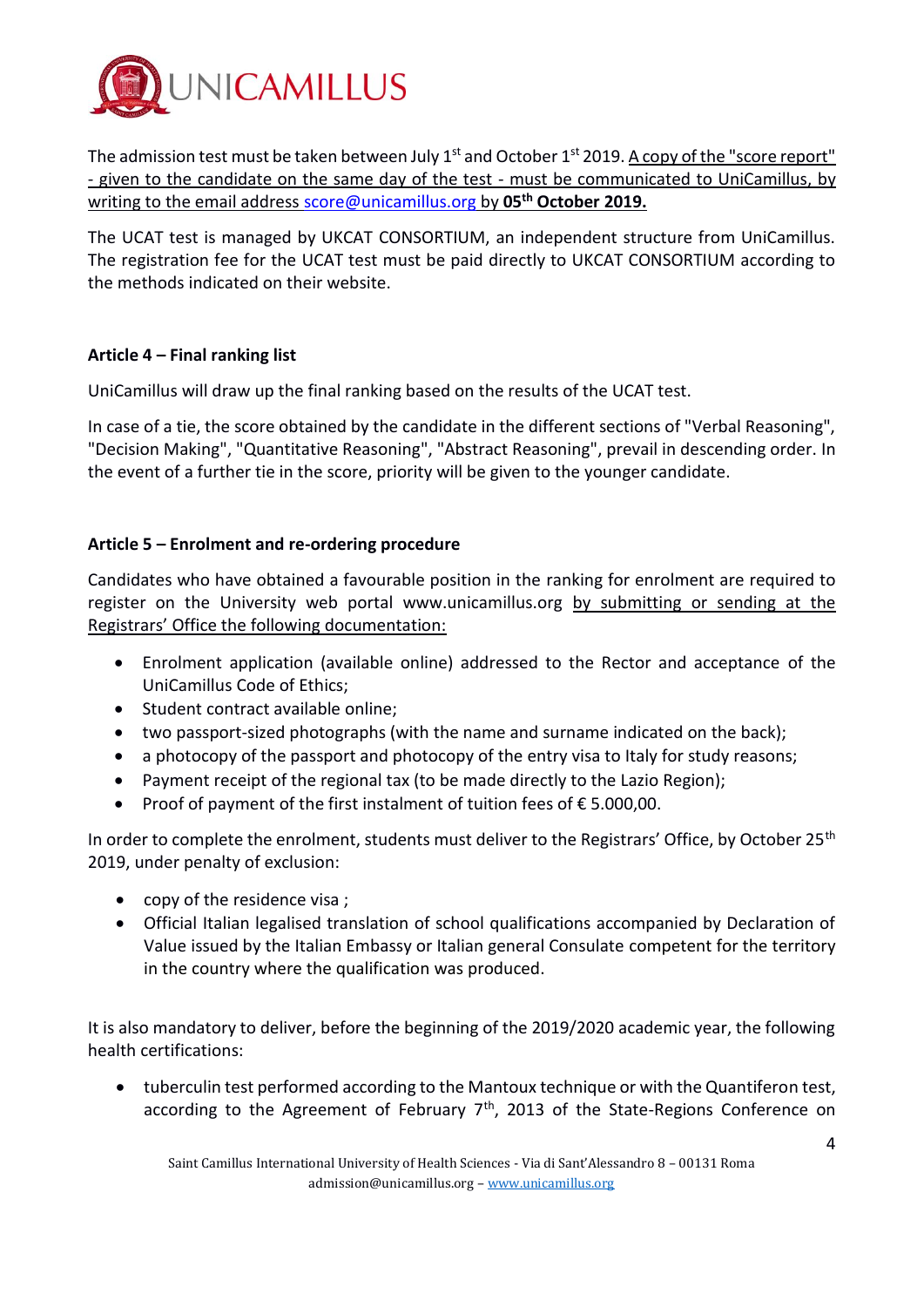

"Prevention of tuberculosis in health care workers and subjects similar to them", and by the D.P.R. n. 465 of 7.11.2001, Regulation establishing the conditions under which vaccination against tuberculosis is mandatory, in accordance with article 93, paragraph 2, of the law of 23rd December 2000, no. 388; said test must be performed at a S.S.N. structure;

• certificate of vaccination against viral hepatitis B, according to Law n. 165 of 27.5.1991.

All enrolled students are registered with reserve. For the final enrolment, students must submit at the teaching facilities of the Degree Courses, before the beginning of the academic year, a "Certificate of suitability specific to their professional profile", issued by the medical examiner of the Local Health Authority or by the occupational physician. It is specified that the certificate of suitability for specific professional functions, which the candidate applies for, is mandatory for the attendance of the theoretical teaching activity and to carry out the compulsory professionalizing activity for the purposes of qualification in the professional profile. The eligibility issued must attest the compatibility of the student to the performance of all the specific professional activities required by the relevant professional profiles for which the admission is required. Any psychophysical inability or failure to submit the Certificate by the deadlines indicated will determine the impossibility of final enrolment in the degree course and the loss for all purposes of the right to enroll.

The University will provide useful information to fulfil these requirements.

The candidate who renounces or who does not complete the enrolment procedure in the deadlines indicated in this call, will not be reimbursed, under any circumstances, the amount paid.

Any vacant slots will be managed according to the following re-ordering procedure:

- publication on the website [www.unicamillus.org](http://www.unicamillus.org/) of the number of slots available for missed enrollments or cancellations (reopening of the ranking);
- communication to interested parties of available places for missed registrations or cancellations;
- those admitted for "re-ordering" of the ranking must proceed with the enrolment online and with the payment of the first installment by 6 p.m. of the second day following the reopening of the ranking;
- the "re-ordering" procedure will be repeated until the available slots are filled.

Candidates not complying with the deadlines indicated above will be considered renouncing candidates and will lose the right to enrol.

The University reserves the right, at each stage of the procedure, to ascertain the truthfulness of the declarations made by the candidate, in accordance with the current legislation. The candidate must therefore provide all necessary elements to allow for appropriate checks. In the event that the documentation submitted by the candidate contains false declarations, without prejudice to the penalties provided for by the penal code and by the special laws on the matter and the declarer's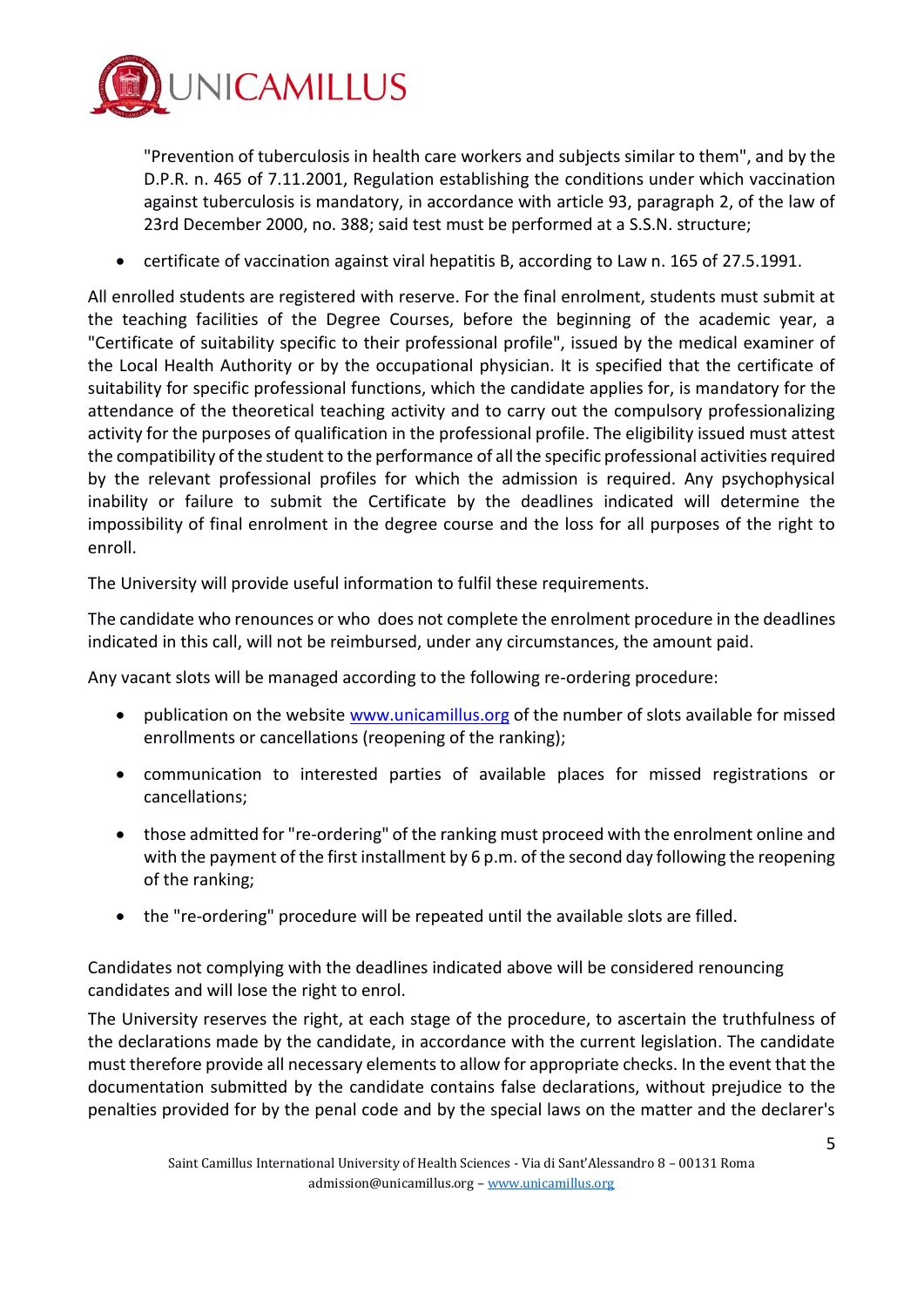

exposure to the action for damages by the other parties, the enrolment will be cancelled, any benefits will be recovered and the tuition fees paid will be retained.

Any slots not covered will be managed according to the following "reordering" procedure:

- Publication on the website www.unicamillus.org of the number of slots available for missing enrolments or withdrawals (reopening of the rankings);
- Communications to the interested parties of the slots available for missing enrolments or withdrawals;
- admitted candidates for the reordering of the rankings will have to proceed with the online enrolment and with the payment of the first instalment by 6 p.m. of the third day following the reopening of the ranking;
- the reordering procedure will be reiterated until the available seats are filled.

Candidates who do not meet the deadlines indicated above will be considered withdrawing candidates and will lose the right to enrol.

The University reserves the right, at each stage of the procedure, to ascertain the truthfulness of the declarations made by the candidate, in accordance with the current legislation. The candidate must therefore provide all necessary elements to allow for appropriate checks. In the event that the documentation submitted by the candidate contains false declarations, without prejudice to the penalties provided for by the penal code and by the special laws on the matter and the declarer's exposure to the action for damages by the other parties, the enrolment will be cancelled, any benefits will be recovered and the tuition fees paid will be retained.

#### **Article 6 – Withdrawal process following enrolment**

Students who, after completing their enrolment, wish to withdraw, will have to submit their request and send it via R/R registered mail to: UniCamillus University - Via di Sant'Alessandro 8 - 00133 Rome or by certified email PEC to unicamillus@pec.it.

#### **Article 7 – Supervisory Committee for the regularity of the competition**

With a specific provision, a committee (composed of at least three effective members) will be appointed in order to ensure the regular and proper performance of the operative procedures of the competition.

Vittorino Testa, director of student services - UniCamillus University, is responsible for the procedure.